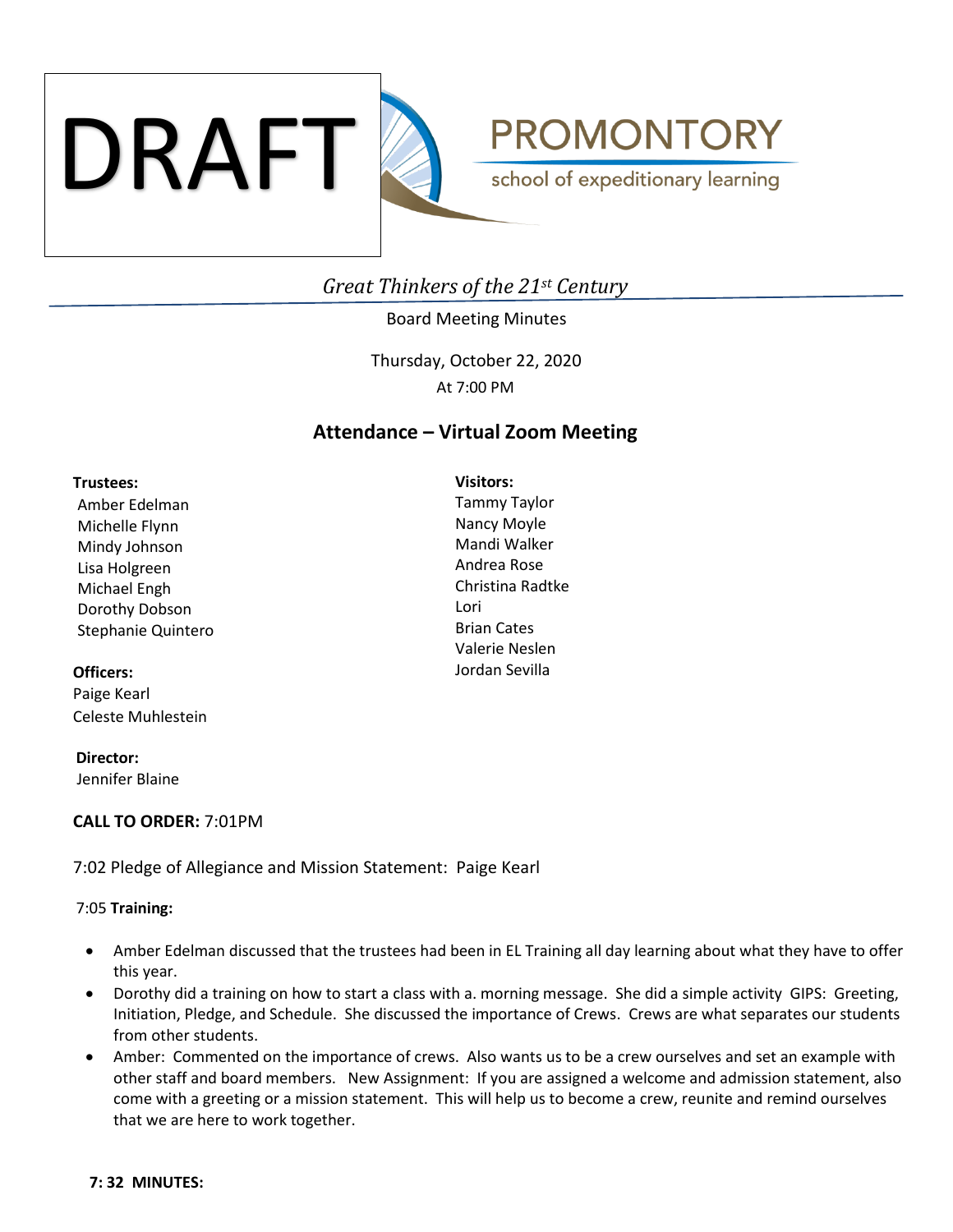- **September 17, 2020 Minutes**. Michelle motions to approve September 17, 2020 minutes. Michael Seconds the motion.
- o Amber Edelman--aye
- o Michelle Flynn--aye
- o Mindy Johnson--aye
- o Lisa Holgreen --aye
- o Michael Engh --aye
- o Dorothy Dobson--aye
- o Stephanie Quintero--aye

Voting is unanimous. September 17, 2020 minutes are approved.

- **October 2, 2020 Retreat Minutes not completed. No action required.**
- **October 2, 2020 Special Session Minutes not completed. No action required.**
- **February 20, 2020 minutes**. Dorothy motions to approve February 20. 2020 minutes. Michael Seconds the motion.
- o Amber Edelman--aye
- o Michelle Flynn--aye
- o Mindy Johnson--aye
- o Lisa Holgreen --aye
- o Michael Engh --aye
- o Dorothy Dobson--aye
- o Stephanie Quintero--aye

Voting is unanimous. February 20, 2020 minutes are approved.

## **7:23 Finance Report:** Brian Cates

- Financial summary as of the end of September. Had a good productive financial meeting. Overall we are forecasting an operating margin of 9%. We have received quite a bit of extra funding due to COVID. We are in a good position with cash on hand. Financial summary we are within target percentage in most categories. Audit is ongoing, should be wrapping it up in November/December.
- Amber asked Michael is he had any thoughts: No major concerns.

## **7:36 Business Items:**

- **Chocolate Milk Presentation** by Jordan Sevilla As part of Jordan's student council campaign, he wanted to get chocolate milk as an option for school lunch. The board decided that it was not a board decision, but rather under the discretion of the nutrition director. Mandy will make the decision based on the wellness policy and USDA guidelines.
- **COVID Update:**

Mindy: Shared recent data from the epidemiologist. Total # of cases per 100,000 over the last 14 days preceding 10-20-2020 was 148. Which put us in the orange category. K-8 Community had 8 cases at that time, none of which were transmitted at school. As of today, the number per 100,000 is 351 cases in Box Elder County over 14%. We have moved up to the highest risk category. Still no transmission within the schools. Mitigation techniques are working. We currently have 9 active cases as of Tuesday, none of which were transmitted within the school.

Michael: Discussed how today we had 35 new cases within our county. Relatively consistent 12-15 daily. Gone up a little as of today. Increase from yesterdays numbers. Today was by far worse with an increase of 4% total cases from yesterday. Total number of cases by county at our board meeting in September we had 60 active cases, as of today we have 228 active cases. Cases keep increasing, not flattenin. We need to be ready to react when cases arrive at our school.

Amber: We had talked previously as a board that if we changed color, we would need to revisit our decision on having kids in school. Jennifer: Currently no cases. 6 students on quarantine, due to exposure not active cases. Jennifer discussed what would happen if cases keep increasing: we are keeping firm on if we have 3 positive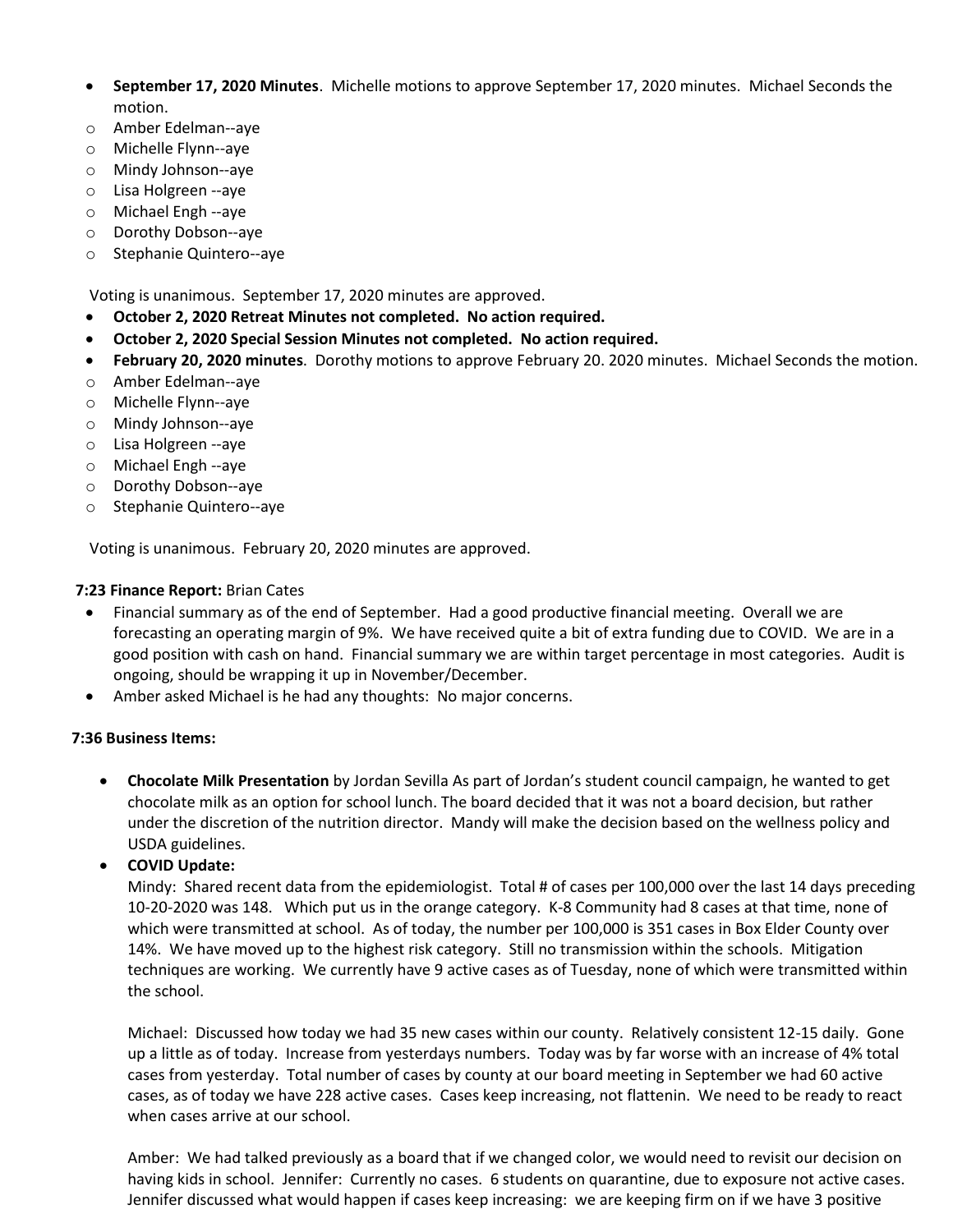cases in one class, the class would go virtual. If the school gets a total of 15 cases, the whole school will go on quarantine for 2 weeks. If we get 2 positives, then its time to re-evaluate our schedule. Teachers do like having students back, but it is a lot of students in a classroom at once. But the covid cases are concerning. Amber: We will work with Jennifer and she will let us know when and if we need to re-evaluate. We are going to keep going and hopefully be able to keep kids in the classroom.

## • **Policy Review—Admissions Policy, Building Use Policy**

**Admissions Policy:** The lottery was discussed. Jennifer stated that the lottery is ran once a month, a couple of days before board meeting. Ran regularly. Wording in the policy needs to be updated. Make is more vague than specific. Michele and Paige and Stephanie stated they would be willing to help out on it. **Building Use Policy:** No adjustments. We have the Northern Utah Orchestra use our building but they are not charged. Outdoor area is treated like a public park—open to the public. Haven't had a huge interest in outside people wanting to use our building.

- **Director Evaluations and Surveys:** . Goal to have it done within the next 2-3 weeks. Dorothy: Looked at in two weeks. Completed by November 12<sup>th</sup>. November 5<sup>th</sup> down for review. Dorothy sending something out tomorrow.
- **E-Rate**: Jennifer: Federal funding program to get updated communications at the school. Nancy manages our E-rate. Currently hiring process out. Pays for our internet. Part 2 for upgrading wiifii equipment. Fund 40%. New application in 2021 we qualify for \$77,000. Number is determined by number of students over a 5 year. Pretty restrictive and on wifi upgrades. Will discuss with Todd and Nancy. Amber: Huge project. It's a five year program. Reapply every five years. Nancy has had to study to keep up to date on the project. Federal Government is picky about it and can come back and reclaim the money 7-10 years after.
- **School Land Trust Committee Review:** Michael: October and November we will have a quick review on how things are going. Review tonight, we are going to go over safety protocol for students and what they are allowed to use at home. We will go over this in the directors review. Amber: We have chosen to use our board and committee. We have certain obligations to be within the standards and protocol. New board members: Google school land trust committee that needs to be watched so you are aware of where we spend the money and where it comes from. Report back at our next meeting.
- **Utah Consolidated Application.** Is now Utah Grants, changed in 2018.. Needs to renamed. Covered in finance meeting. Red Apple fills out a lot of applications for us. We work together on the budget. So far this year, we have submitted 6 grants already. Automatic notifications when new grants are opened up. Amber: Needs to be just Utah Grants.

## **8:35 Action Items:**

- Chocolate Milk—Not needed
- **School Calendar Adjustments**: Amber. Adjustment came in from our A/B Schedule. Student Led conferences November 11<sup>th</sup> and 12<sup>th</sup> and no school on the 13<sup>th</sup>. Same in March. 9<sup>th</sup> and 11<sup>th</sup> was originally scheduled changing to  $10^{th}$  and  $11^{th}$ . Take off A/B day.

Mindy motions to approve. Stephanie Seconds School Calendar Adjustments.

- o Amber Edelman--aye
- o Michelle Flynn--aye
- o Mindy Johnson--aye
- o Lisa Holgreen --aye
- o Michael Engh --aye
- o Dorothy Dobson--aye
- o Stephanie Quintero—aye

Voting is unanimous. Motion is approved.